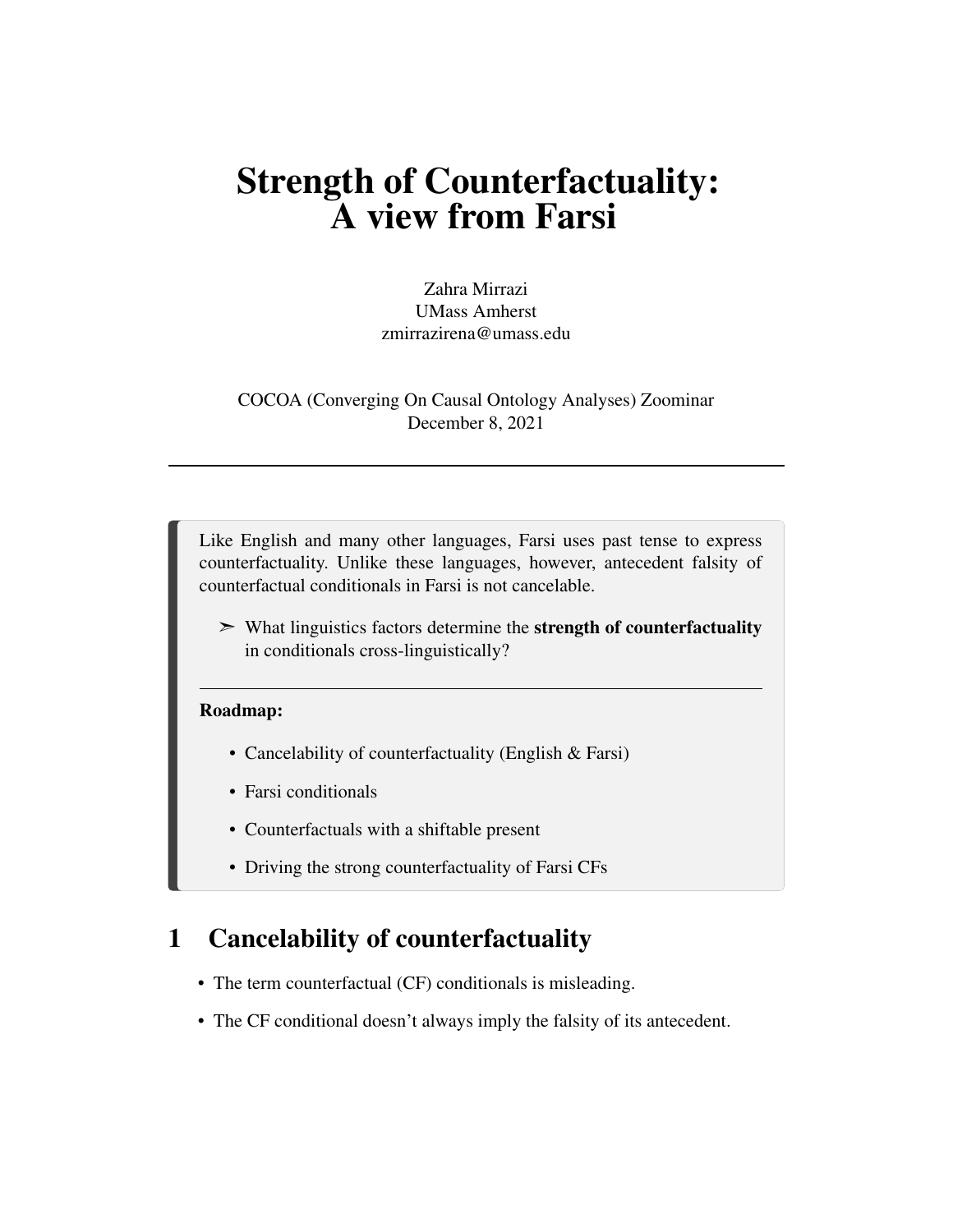| - Future Less Vivid (Iatridou, 2000, 2009) :                         |  |
|----------------------------------------------------------------------|--|
| unlikely but still realizable future possibilities, as shown in (1). |  |

- (1) *Context: John is not a romantics person. It's unlikely that he'll buy flowers for Mary.* If John gave flowers to Mary tomorrow, she would be pleased.
	- Anderson-Type conditionals Anderson (1951): reasoning for the truth of the antecedent, as shown in (2).
- (2) If the patient had had the measles, he would have shown exactly the symptoms he shows now.

✓We conclude, therefore, that the patient has the measles.

✓But we know that he doesn't have the measles.

Nevins' Generalization:

The antecedent falsity of CF conditionals in languages that lack a specialized CF marker and only use their TAM morphemes to mark counterfactuality is cancelable. (Nevins, 2002)

# 2 Cancelability of counterfactuality in Farsi

- Farsi breaks Nevins' generalization.
- Like English and many other languages, Farsi uses past tense to express counterfactuality (Iatridou, 2009; Bjorkman & Halpert, 2017).

| <b>Present and Future CF conditionals:</b> |         |
|--------------------------------------------|---------|
| If  IMPF-verb-PST,  IMPF-verb-PST          | Farsi   |
| If  verb-PST,  WOULD verb                  | English |

#### Past CF conditionals:

| If  verb-PP AUX-PST,  IMPF-verb-PST      | Farsi   |
|------------------------------------------|---------|
| If  verb-PP AUX-PST,  WOULD HAVE verb-PP | English |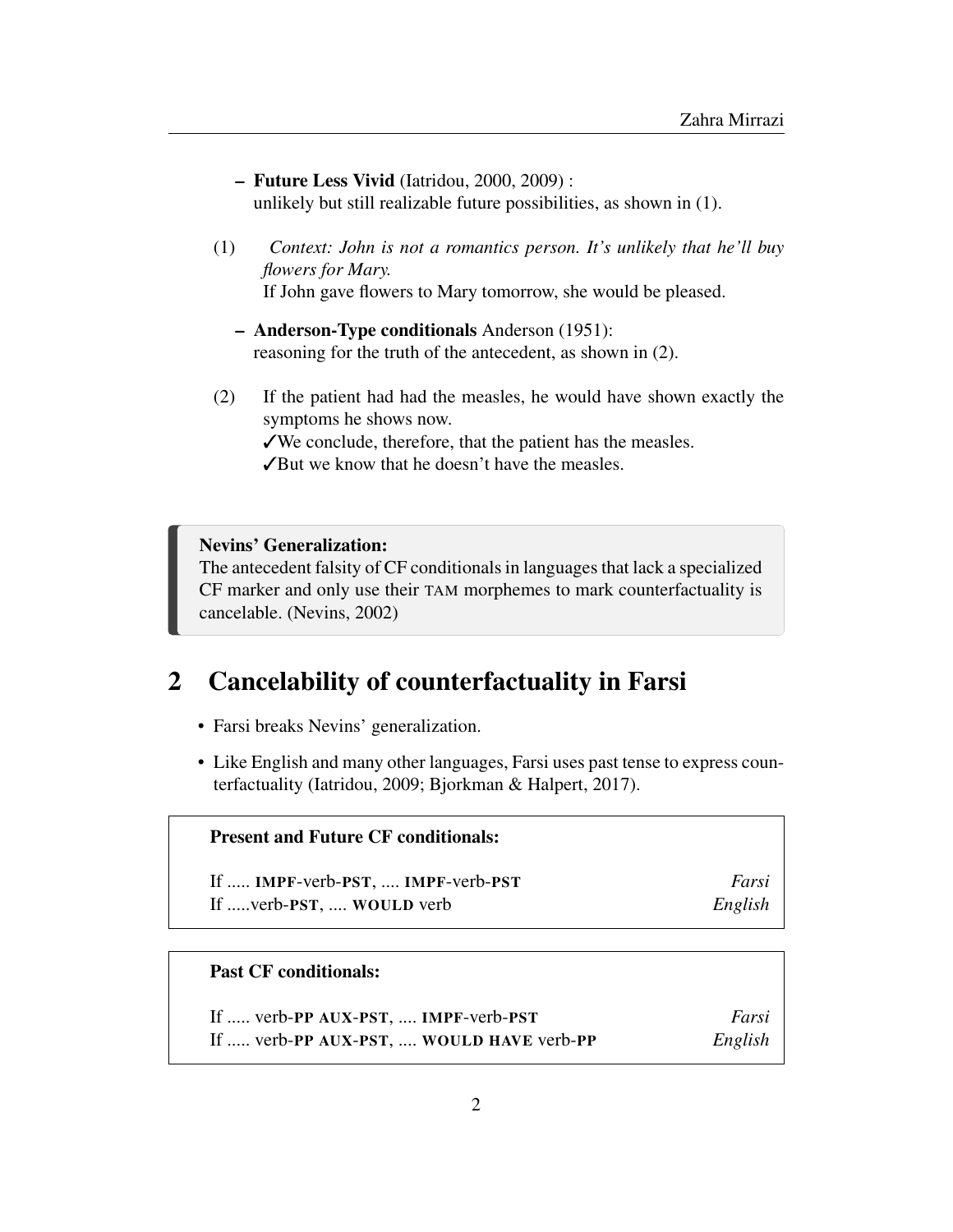- The counterfactuality of antecedents of Farsi CF conditionals is not cancelable.
	- No Future Less Vivid:

A conditional about the future which is still realizable, no matter how unlikely it is, can only be expressed with a morphologically subjunctive conditionals (3-a), and never with a CF conditional (3-b).

- (3) *Context: John is not a romantics person. It's unlikely that he'll buy flowers for Mary.*
	- a. agar John farda if John tomorrow to Mary flower SUBJ-give-3SG Mary be Mary gol be-dah-ad, Mary xošhal mi-šav-∅-ad happy IMPF-become-PRES-3*sg* '*If John gave/gives flowers to Mary tomorrow, she would/will be pleased.*'
	- b. # agar John farda if John tomorrow to Mary flower IMPF-give.PST.3SG Mary be Mary gol mi-daad, Mary xošhal mi-šod

happy IMPF-become.PST.3*sg*

'*If John had given flowers to Mary tomorrow, she would have been pleased.*'

– The CF conditional in (3-b) is only acceptable in a context where we *know* that John will not give flowers to Mary, for instance because he's dead. A CF conditional about the future conveys that a future possibility is no longer realizable in the future.

#### – No Anderson-Type conditionals

Anderson-type examples in Farsi cannot be uttered with a CF conditional. To express the meaning of (4-a), Farsi uses the perfect subjunctive (4-b).

(4) a. agar bimar sorxak gerefte bud, if patient measles catch-PP AUX.PST.3SG exactly daghighan in this alayem-i symptoms-INDF that now show IMPF-give-PRES-3.SG RA ke alan neshan mi-dah- $\varnothing$ -ad ra neshan mi-daad. show IMPF-give-PST-3.SG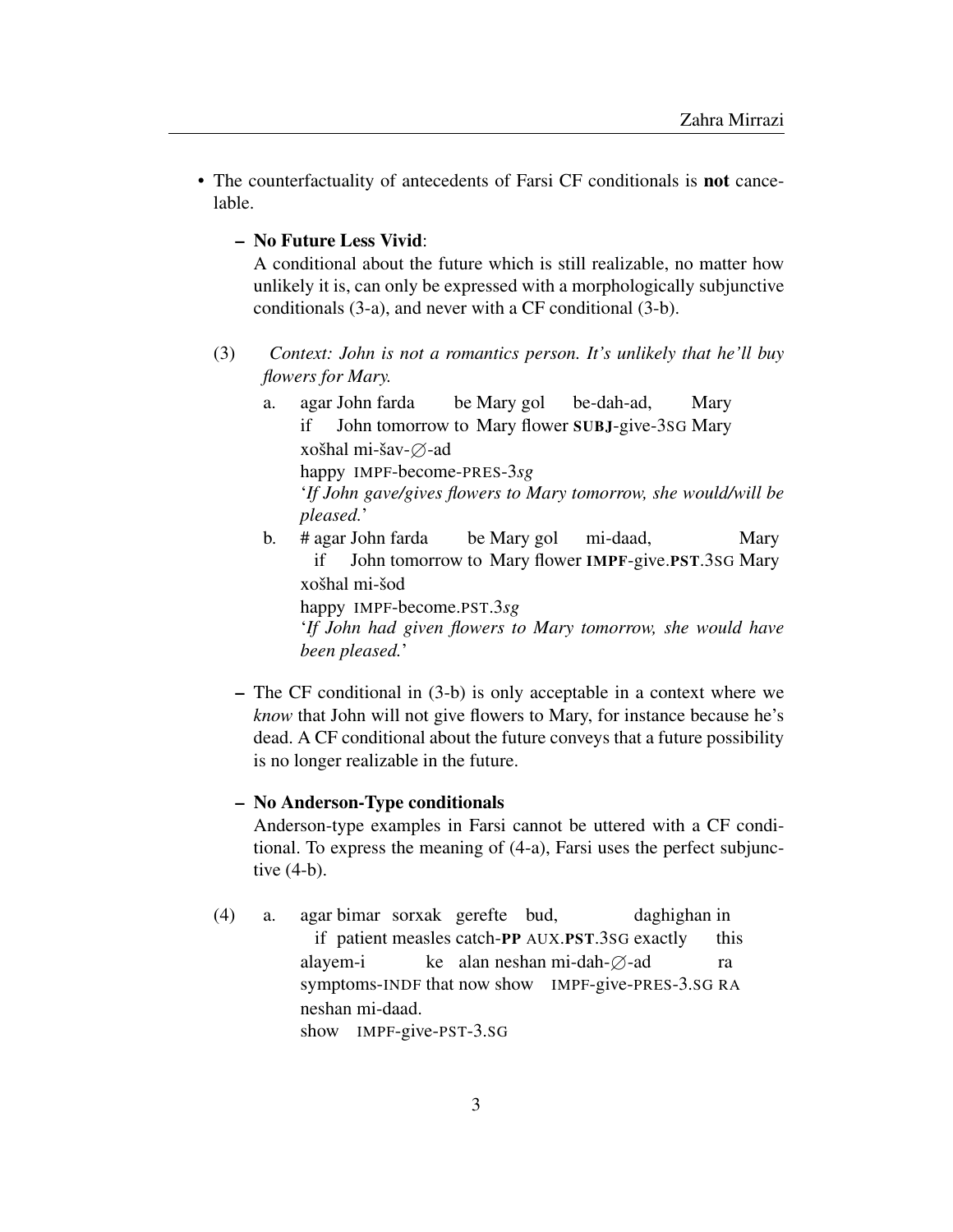'*If the patient had had the measles, he would have shown exactly the symptoms he shows now.*

✗We conclude, therefore, that the patient has the measles. ✓But we know that he doesn't have the measles.

- b. agar bimar sorxak gerefte bash-ad, if patient measles catch-PP AUX.SUBJ-3SG exactly daghighan in this alayem-i symptoms-INDF that now show IMPF-give-PRES-3.SG RA ke alan neshan mi-dah- $\varnothing$ -ad ra neshan mi-dah- $\varnothing$ -ad show IMPF-give-PRES-3.SG '*If the patient had had the measles, he would have shown exactly the symptoms he shows now.* ✓We conclude, therefore, that the patient has the measles. ✗But we know that he doesn't have the measles.
- Farsi breaks Nevins' generalization.
	- Farsi marks counterfactuality with past.
	- Counterfactuality of Farsi CFs is strong.

## 3 Farsi conditionals

- Like many languages, Farsi distinguishes among different kinds of conditionals via a combination of Tense/Aspect/Mood morphology in the antecedent of conditionals.
- It is the aspect that is responsible for manipulating the temporal location of the antecedent situations.
	- The imperfective aspect refers to present and future events.
	- The perfect aspect refers to past events.
- Tense marks the conditional's relationship to the presuppositions of the context.
	- Conditionals whose antecedents are marked with the present tense yield a factual interpretation. A factual conditional is assertable only if the antecedent is presupposed to be true (usually by someone other than the speaker (Bhatt & Pancheva, 2017; Iatridou, 1991)).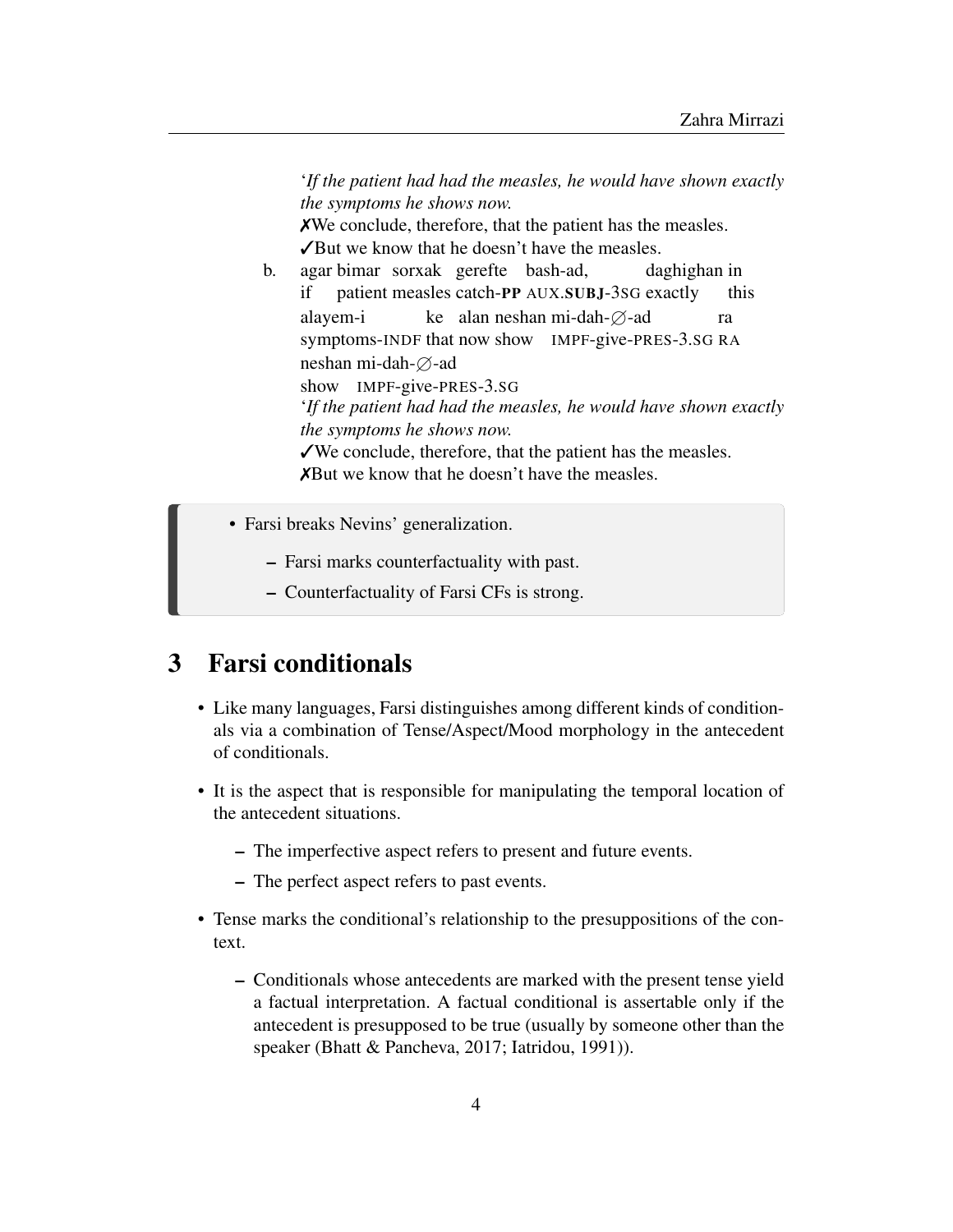- Conditionals whose antecedents are marked with the past tense yield a counterfactual interpretation, and they are assertable only if the antecedent is presupposed to be false.
- Conditionals whose antecedent are marked with the subjunctive are used only if the antecedent consistent with CG, but CG is unsettled with respect to the truth of p (Mari & Portner, 2018).<sup>1</sup>

|                               |                | <b>TENSE</b>          |                      |                                          |  |
|-------------------------------|----------------|-----------------------|----------------------|------------------------------------------|--|
|                               |                | <b>PRESENT</b>        | <b>PAST</b>          | $\varnothing$ (SUBJUNCTIVE)              |  |
| Imperfective<br>$_{\rm CG}$   |                |                       | $\neg p$             | $p \vee \neg p$                          |  |
|                               | time           | present/future        | present/future       | present/future                           |  |
| morphology                    |                | <b>IMPF-verb.PRES</b> | <b>IMPF-verb-PST</b> | $SUBJ-verb$ (=IMPF-verb. $\varnothing$ ) |  |
|                               | interpretation | factual               | counterfactual       | hypothetical                             |  |
| <b>Perfect</b><br>$_{\rm CG}$ |                | р                     | −p                   | $p \vee \neg p$                          |  |
|                               | time           | past                  | past                 | past                                     |  |
|                               | morphology     | verb.PP AUX.PRES      | verb.PP AUX.PST      | verb.PP AUX.SUBJ                         |  |
|                               | interpretation | factual               | counterfactual       | hypothetical                             |  |

- Farsi makes a morphological distinction between hypothetical and factual conditionals.
- The present tense in the antecedent of Farsi conditionals, (5), presupposes that there is already a proposal to settle the question regarding the truth of the antecedent proposition (p) in CG.
- Hypothetical (indicative) conditionals ( $\varnothing$ -tense), (6), need only to be consistent with CG (Stalnaker, 1975).
- (5) (PRES) [if p-PRES, q]: factual (6) (PRES) [if p- $\varnothing$ , q]: hypothetical
	- In the following context only a conditional marked with subjunctive is felicitous.

*Context: Police is investigating the speculation that Oswald might not be the murderer, but nothing is certain.*

(7) Agar Oswald Kennedy ro na-košte if Oswald Kennedy RA NEG-kill-PP AUX.PRES.3SG/ AUX.SUBJ.3SG, #ast/  $<sub>ba</sub>$  $<sub>ad</sub>$ .</sub></sub> kas-e person-EZ another-INDF him RA kill.PP AUX.PRES.3SG digar-i ou ro košte ast '*If Oswald didn't killed Kennedy, someone else did.'*

<sup>&</sup>lt;sup>1</sup>I take the subjunctive to be the morphological realization of zero tense in Farsi.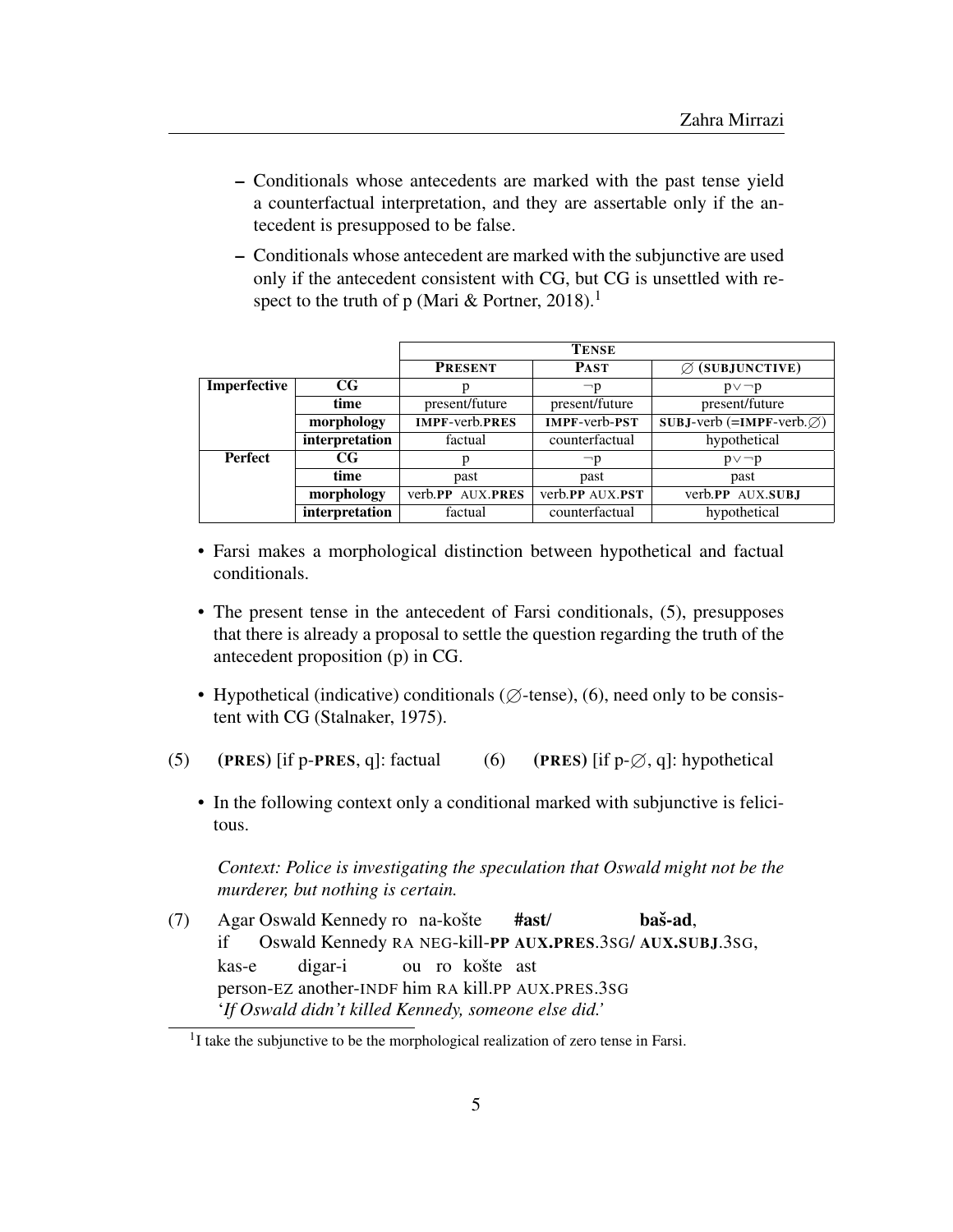• In the context below, both factual and hypothetical conditionals are felicitous.

*Context: Investigation is complete. It is confirmed that Oswald wasn't the murderer.*

- (8) Agar Oswald Kennedy ro na-košte if Oswald Kennedy RA NEG-kill-PP AUX.PRES.3SG/ AUX.SUBJ.3SG, ast/ baš-ad. kas-e person-EZ another-INDF him RA kill.PP AUX.PRES.3SG digar-i ou ro košte ast '*If Oswald didn't killed Kennedy, someone else did.'*
	- Subjunctive signals that the antecedent proposition has not been accepted in the common ground yet. That is the common ground still has both p and  $\neg p$ worlds.

*Context: It's a well-known fact that Oswald wasn't the murderer.*

- (9) Agar Oswald Kennedy ro na-košte if Oswald Kennedy RA NEG-kill-PP AUX.PRES.3SG/ AUX.SUBJ.3SG, ast/  $#$ baš-ad. kas-e person-EZ another-INDF him RA kill.PP AUX.PRES.3SG digar-i ou ro košte ast '*If Oswald didn't killed Kennedy, someone else did.'*
	- CF conditionals in Farsi pattern with factual conditionals.
	- They also presuppose that the question of p has been (proposed to be) settled in the CG.

*Context: Investigation is complete. It is confirmed that Oswald was in fact the murderer.*

(10) a. Agar Oswald Kennedy ro na-košte if Oswald Kennedy RA NEG-kill-PP AUX.PST.3SG, person-EZ bud, kas-e digar-i another-INDF him RA kill.PP AUX.PST.3SG ou ro košte bud '*If Oswald hadn't killed Kennedy, someone else would have.'* False b. # Agar Oswald Kennedy ro na-košte if Oswald Kennedy RA NEG-kill-PP AUX.SUBJ.3SG, person-EZ baš-ad, kas-e digar-i another-INDF him RA kill.PP AUX.PRES.3SG ou ro košte ast

'*If Oswald didn't killed Kennedy, someone else did.'*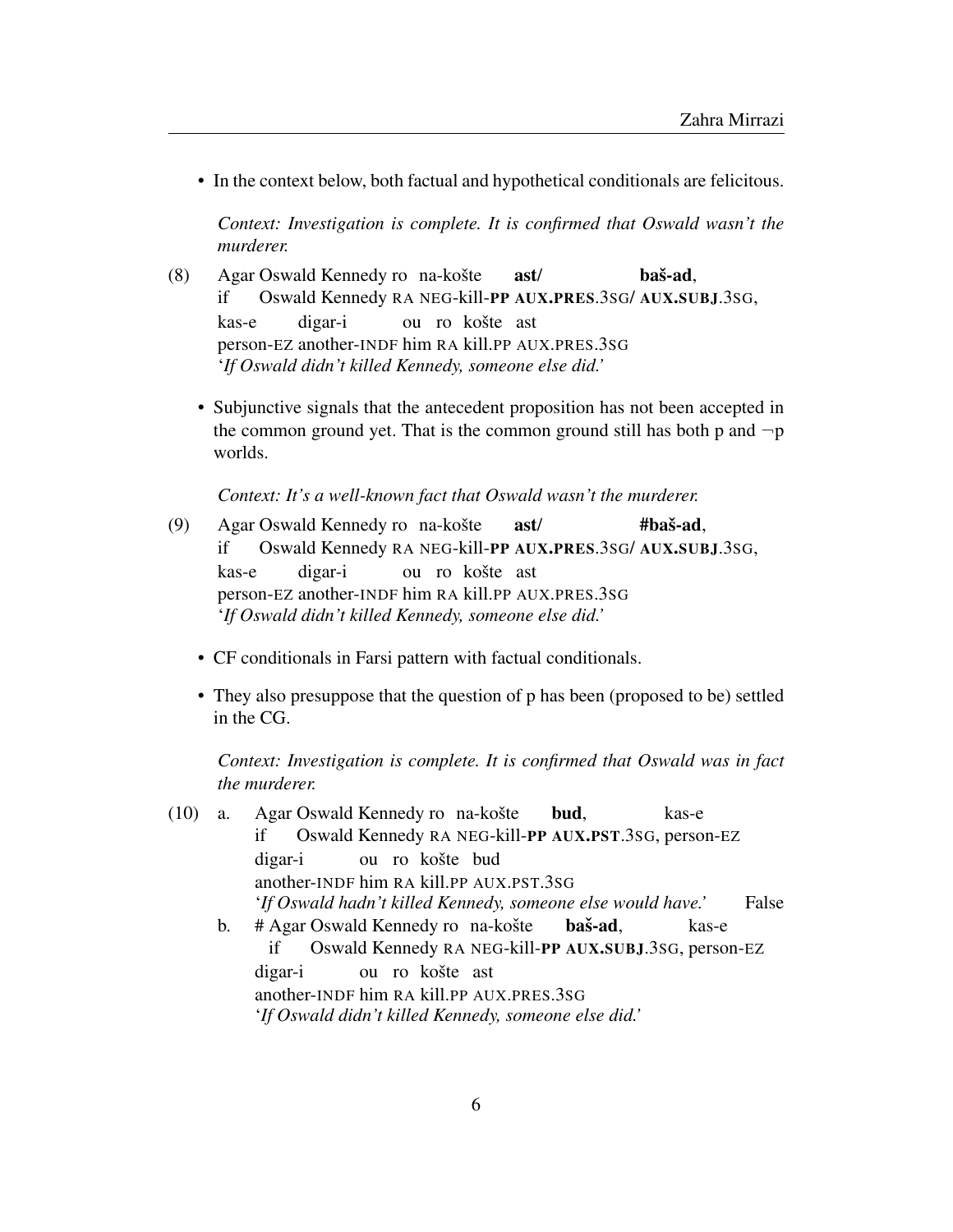### 4 Theories of CFs: the role of past tense

- There are two main approaches to account for the semantic contribution of the past morpheme in counterfactuals:
	- the past as modality approach (Iatridou 2000; Schulz 2014; Karawani & Zeijlstra 2013, a.o) : Past tense morphemes contribute either a temporal reference to a time different from the present time or a modal reference to a world different from the actual world.
	- the past as past approach (Ippolito 2013; Arregui 2005; Grønn & Von Stechow 2009; Romero 2014; Khoo 2015, a.o): Past tense morphemes always express a temporal reference to a time previous to the present time in all of its usages. It takes the counterfactual reading of past tense morphemes to follow from a past evaluation point.

# 5 Counterfactuals with a shiftable present

- I follow Ippolito (2013); Arregui (2005)a.o, in taking the CF conditional to involve a past operator which scopes the whole conditionals and shifts the accessibility time to a past time.
- The antecedent of CF conditionals contains a zero tense pronoun, as shown in (11) (Arregui, 2009; Romero, 2014).

(11) **PAST** [if  $p-\emptyset$ , q]

• I propose that (11) can be morphologically realized as past subjunctive (Russian) or past if the language has a tense deletion rule (English).

#### Past Subjunctive Generalization:

- In languages that have a paradigm for past subjunctive such as German, the antecedent of conditionals of CF conditionals appears in past subjunctive (Iatridou 2000, von Fintel 2012).
- "*In the languages that have a subjunctive, what factors determine whether the subjunctive will be used in CFs?*

Only those languages that have a paradigm for past subjunctive use the subjunctive in counterfactual conditionals." (Iatridou, 2000)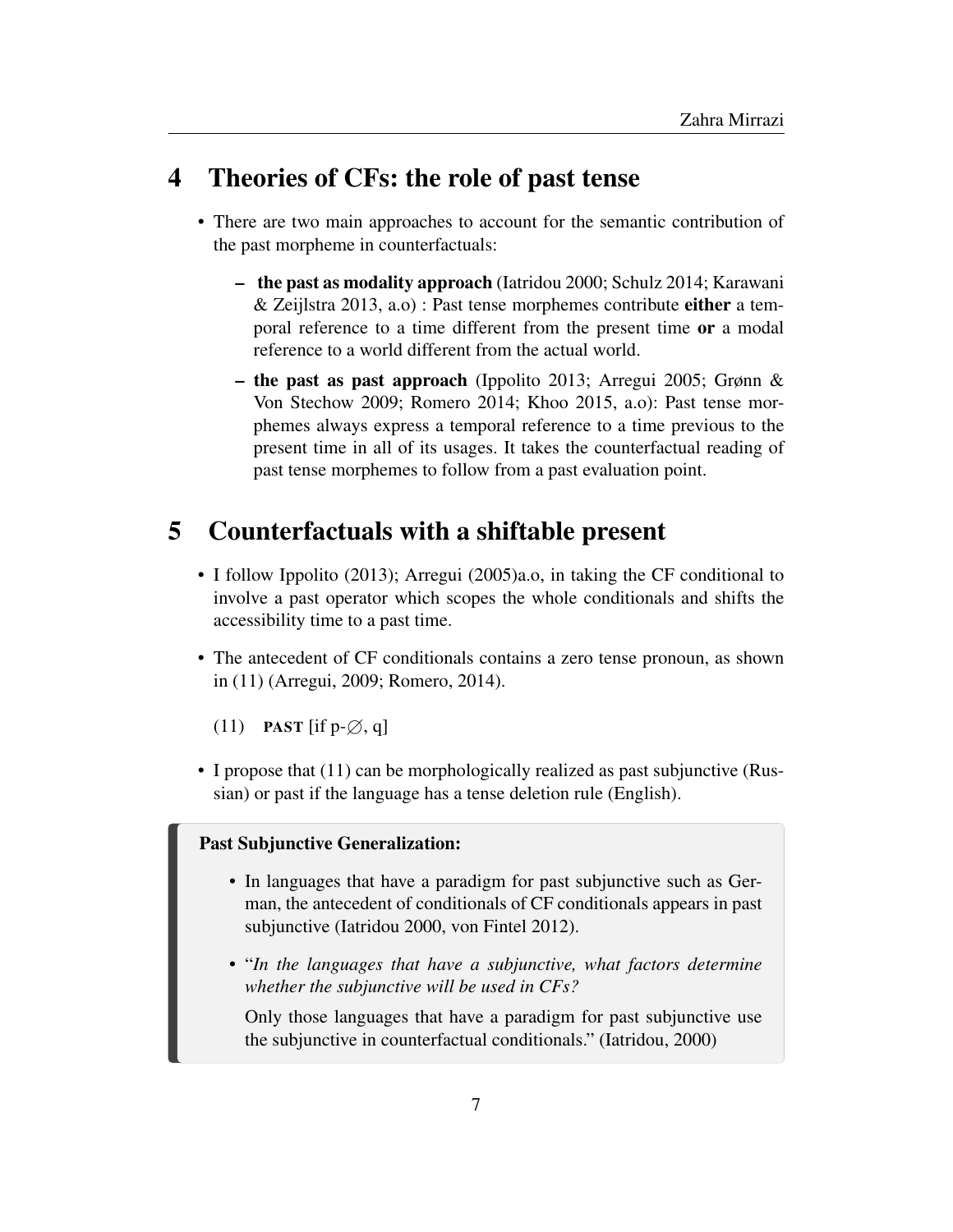- Farsi represents a language where none of these options is available.
- Farsi lacks a specialized CF form.
- Instead, Farsi use its shiftable present (Sameri & Karimi-Doostan 2019; Tsilia 2021) to mark counterfactuality.

*Ana in 2004: "John lives in Amherst now."*

- (12) dar 2004, Ana gof-t In 2004, Ana say-PST.3SG that John in Amherst live ke John dar Amherst zendegi mi-kon-ad. IMPF-do-3SG 'In 2004, Ana said that John lived in Amherst (then).'
- I propose (14) as the structure of CF conditionals in Farsi.
- (13) **PAST** [if  $p-\emptyset$ , q] Past subjunctive/ Deleted past

 $(14)$  PAST [if p-PRES, q] Shiftable present

| past subjunctive | deleted past | CF marker | shiftable present | Language         |
|------------------|--------------|-----------|-------------------|------------------|
|                  |              |           |                   | Italian          |
|                  |              |           |                   | <b>Russian</b>   |
|                  |              |           |                   |                  |
|                  |              |           |                   | English, French  |
|                  |              |           |                   | Modern Greek     |
|                  |              |           |                   | Hungarian        |
|                  |              |           |                   | Hebrew, Japanese |
|                  |              |           |                   | Farsi            |
|                  | $\sqrt{X}$   |           | $\sqrt{X}$        | non-existent     |
|                  |              |           |                   | non-existent?    |

#### Generalization:

past subjunctive  $>$  deleted past  $>$  CF marker  $\geq$  shiftable present

### 6 Driving the strong counterfactuality of Farsi CFs

• Following Stalnaker (1975), von Fintel (1998), Leahy (2018), and von Fintel & Iatridou (2020), a.o., I take CF marking to indicate that the domain of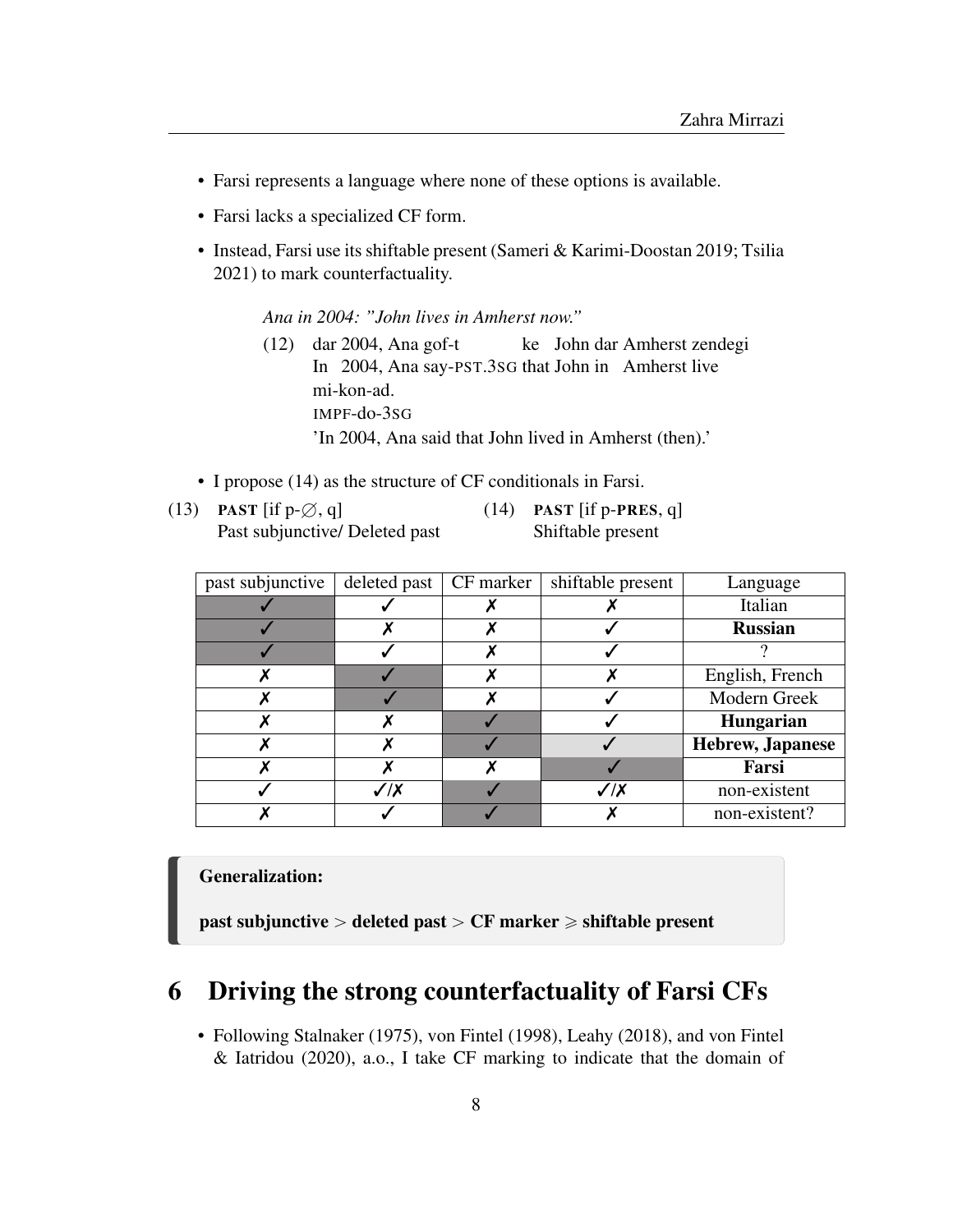quantification is partly outside of the context set.

- Given that Farsi has a special form (subjunctive) to mark an unsettled CG (mixed of p and  $\neg p$  world), and that embedded present tense presupposes settledness, a CF conditional strongly implies the falsity of the antecedent.
	- $\triangleright$  Presupposition of **Past [if p,q**]: D(w)  $\perp$  CG

Present tense [if p-PRES,q]:  $CG \cap p = ps^a$ Subjunctive [if p- $\emptyset$ ,q]: CG $\cap p \neq \emptyset \wedge CG \cap p \neq CG$ 

*Farsi*

 $\Rightarrow CG \cap p = CG - ps = \{ \emptyset \text{ if } ps = CG \text{ or it has the effect of rejecting } p \}$ 

<sup>*a*</sup>projected set (Farkas & Bruce, 2010){*ps* = CG or CG updated with the previously asserted p (i.e. there's already a propositional discourse referent for p.)}

- In languages with the past subjunctive or the tense deletion rule, CF conditionals pattern with subjunctive-marked conditionals in lacking a settledness presupposition.
- The antecedent falsity of CF conditionals in these languages arises as a presuppositional implicature from the competition between CF condinditionals in (13) and hypothetical (indicative) conditionals in (6) whose presuppositions are asymmetrically ordered by logical strength (Leahy, 2018; Mackay, 2019).

# 7 Conclusion

What linguistics factors determine the strength of counterfactuality in conditionals cross-linguistically?

- $\triangleright$  Presuppositions of the tense pronoun in the antecedent.
- $\triangleright$  Presuppositions of the subjunctive mood, even if CF conditionals is not marked with it.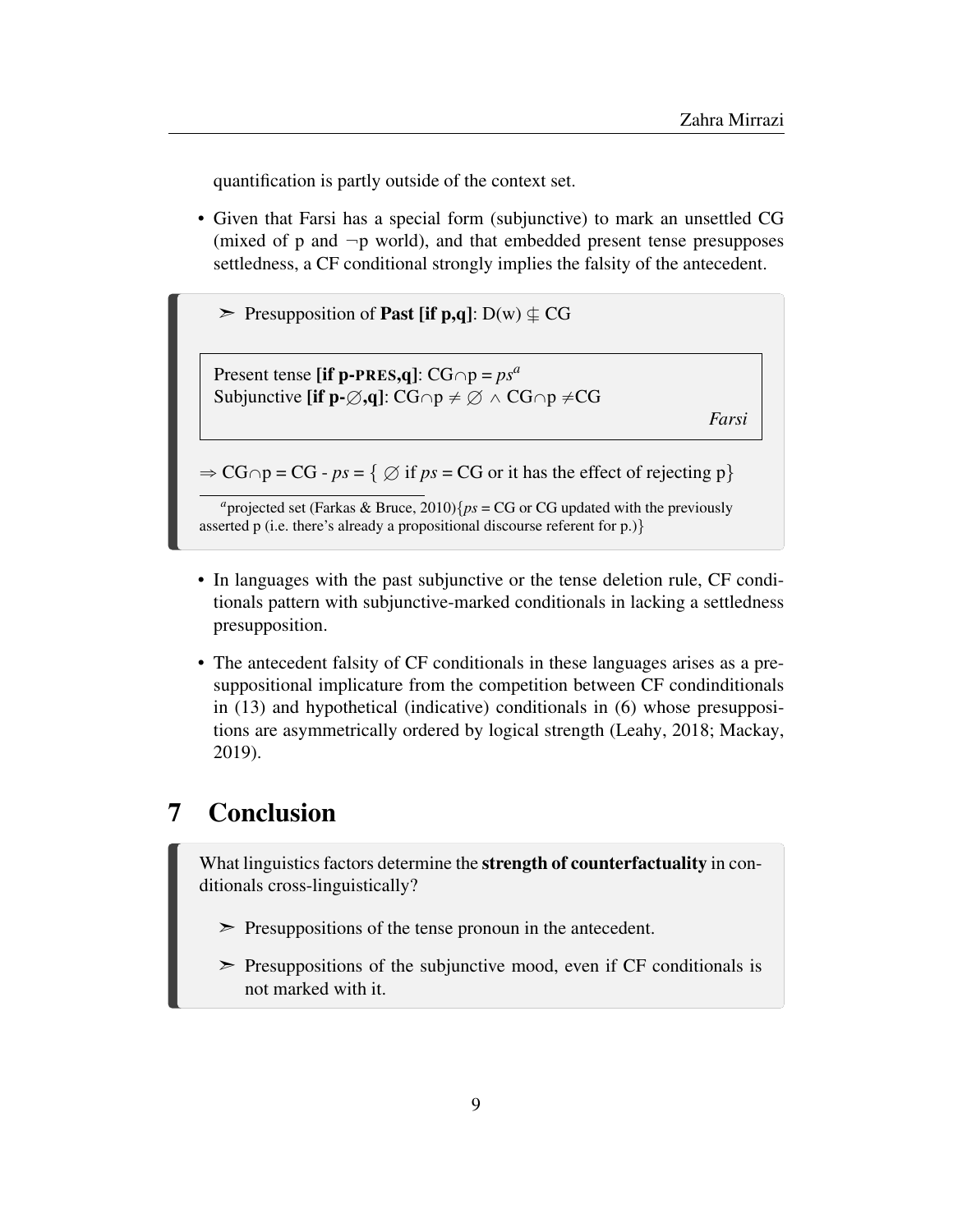# Appendices

### Japanese?

- (15) Mary-ga Mary-NOM tomorrow {come-COND/come-PST-RA/come-PRES-TO}, asita {ku-reba/ki-ta-ra/#ku-ru-to}, kaigi-ni meeting-LOC join-PST MODAL de-ta daroo. *'If Mary had come tomorrow, she would have joined.'* (Mizuno & Kaufmann, 2018)<sup>2</sup> (16) (Mosi) Saburo-ga koko-ni ku-**ru-to**, Hanako-ga
- (if) Saburo-NOM here-to come-PRES-TO, Hanako-NOM yorokon-da(-daroo)-ne. be-pleased-perhaps-ENDING *'when Saburo came here, Hanako would have been pleased.'*<sup>3</sup>

(Ogihara, 2014)

- Can ta-ra be PST-PRES?
- Can ru-to be PRES-PST?

### References

- Anderson, Alan Ross. 1951. A note on subjunctive and counterfactual conditionals. *Analysis* 12.
- Arregui, Ana. 2005. On the accessibility of possible worlds: The role of tense and aspect. Doctoral dissertation, University of Massachusetts, Amherst.
- Arregui, Ana. 2009. On similarity in counterfactuals. *Linguistics and Philosophy* 32:245–278.
- Bhatt, Rajesh, & Roumyana Pancheva. 2017. Conditionals. *The Wiley Blackwell Companion to Syntax, Second Edition* 1–48.

(Ogihara, 2014)

<sup>2</sup>This is Ogihara's gloss for *ta-ra*. Mizuno & Kaufmann (2018) glossed it as COND.

<sup>&</sup>lt;sup>3</sup>"It strongly suggests that there were multiple occurrences of Saburo's coming here."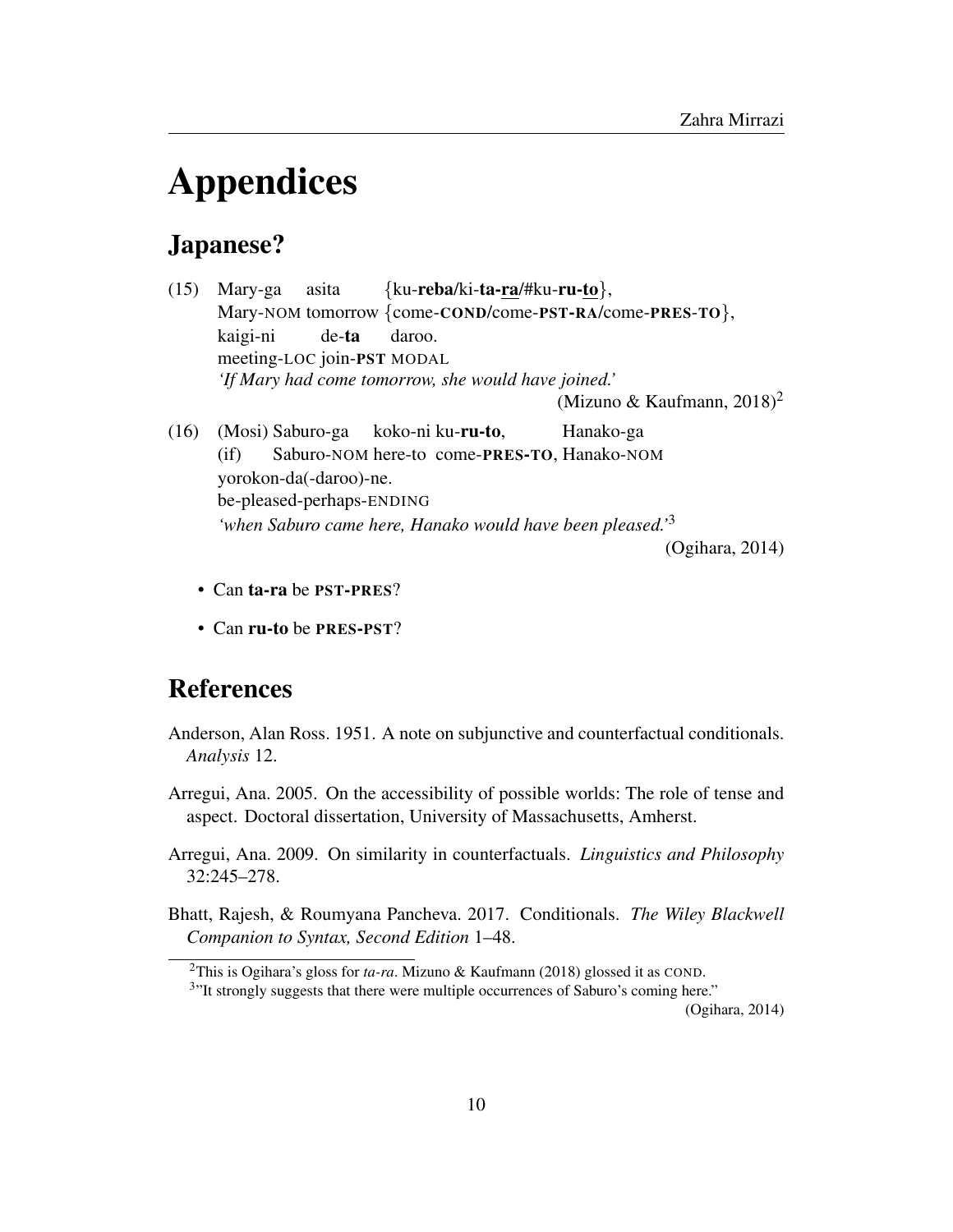- Bjorkman, Bronwyn, & Claire Halpert. 2017. In an imperfect world: deriving the typology of counterfactual marking. In *Modality across syntactic categories*, ed. Ana Arregui, María Luisa Rivero, & Andrés Salanova, volume 63. Oxford University Press.
- Farkas, Donka F, & Kim B Bruce. 2010. On reacting to assertions and polar questions. *Journal of semantics* 27:81–118.
- von Fintel, Kai. 1998. The presupposition of subjunctive conditionals. In *The interpretive tract*, ed. Uli Sauerland & Orin Percus, volume 25. Massachusetts Institute of Technology MIT Working Papers in Linguistics.
- von Fintel, Kai. 2012. Subjunctive conditionals. In *The Routledge Companion to Philosophy of Language*, ed. Delia Graff Fara & Gillian Russell. Routledge.
- von Fintel, Kai, & Sabine Iatridou. 2020. Prolegomena to a theory of x-marking. *Ms. under review for Linguistics and Philosophy* .
- Grønn, Atle, & Arnim Von Stechow. 2009. Temporal interpretation and organization of subjunctive conditionals. *Ms. Unoversity of Oslo* .
- Iatridou, Sabine. 1991. Topics in conditionals. Doctoral dissertation, Massachusetts Institute of Technology.
- Iatridou, Sabine. 2000. The grammatical ingredients of counterfactuality. *Linguistic inquiry* 31.
- Iatridou, Sabine. 2009. Some thoughts about the imperfective in counterfactuals. In *Handout from Yale Imperfective Workshop, April*.
- Ippolito, Michela. 2013. *Subjunctive conditionals: A linguistic analysis*, volume 65. MIT Press.
- Karawani, Hadil, & Hedde Zeijlstra. 2013. The semantic contribution of the past tense morpheme in palestinian counterfactuals. *Journal of Portuguese Linguistics* 12.
- Khoo, Justin. 2015. On indicative and subjunctive conditionals. *Philosophers' Imprint* 15.
- Leahy, Brian. 2018. Counterfactual antecedent falsity and the epistemic sensitivity of counterfactuals. *Philosophical Studies* 175.